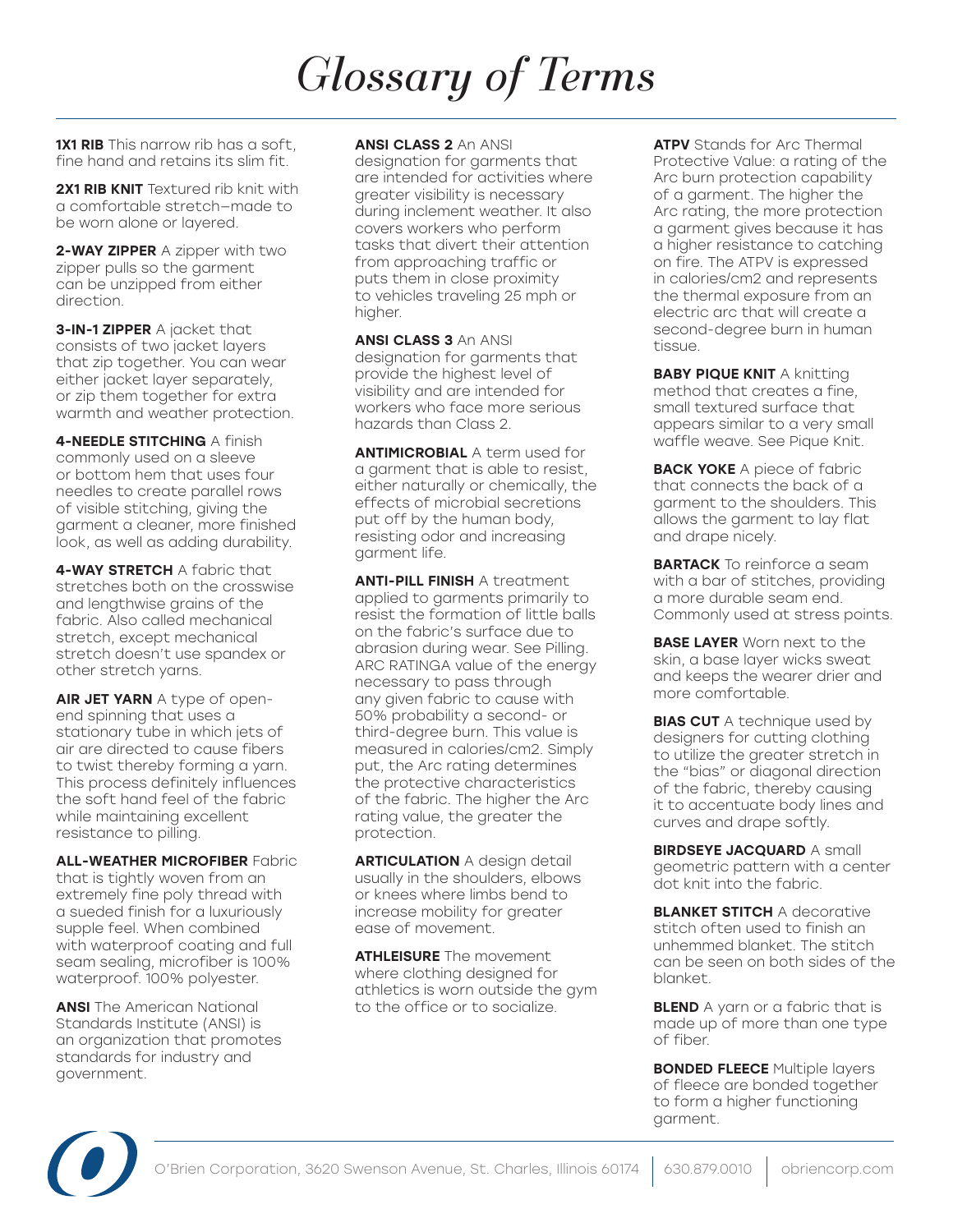**BONDING** The technique of permanently joining together two fabrics or layers of fabrics together by a bonding agent into one unit.

**BOX PLEAT** A single, uniform fold in the center back of a garment to allow for more room and comfort.

**BREATHABILITY** The movement of air from one side of the fabric to the other to keep the wearer comfortable. The breathability rating is typically expressed in a gram measurement of how much vapor a square meter (G/M2) of fabric will allow to pass in a 24-hour period (typically, 1,000G/ M2 to 10,000000G/M2). Generally, the higher the number, the more breathable the garment.

**BRUSHED** A finishing process for knit or woven fabrics in which brushes or other abrading devices are used to raise a nap on fabrics or create a novelty surface texture.

**BUTTON-DOWN COLLAR Found** on many men's dress wovens, where the collar's wings can be buttoned to the front of the shirt, minimizing the spread between the wings.

BUTTON-THROUGH SLEEVE PLACKET A small placket located near the end of the sleeve, by the cuff, which contains a single button closure.

CAMOHEX (SPORT-TEK) A sublimated digital camouflage that uses small hexagons in a tonal pattern.

### CARDED RING SPUN COTTON

Carded yarns have not been combed. They contain a wider range of fiber lengths and, as a result, are not as uniform or as strong as combed yarns.

#### **CASUAL MICROFIBER Tightly**

woven fabric from a very fine polyester thread, usually with a sueded finish for a soft feel. Inherently water repellent and wind resistant due to its construction. 100% polyester microfiber.

### CATEGORY 2 PROTECTION

(BULWARK) Arc-rated flame resistant (FR) long sleeve shirt and FR pants or FR coverall with a required minimum ATPV (Arc Thermal Protective Value) of 8 cal/cm2.

**CATIONIC POLYESTER A type** of polyester fiber that takes deep and brilliant colors without bleeding or fading. Cationic polyester optimizes printability.

**CHAMBRAY** A plain woven fabric that can be made from silk or manufactured fibers, but is most commonly cotton. It incorporates a colored warp and white filling yarns.

**CHIN GUARD** A fold of soft fabric around the end of the zipper that helps prevent abrasion. Also known as a zipper garage.

COIL (OGIO) A metallic colored coil zipper.

**COLLAR** The upright or turnedover neckband of a coat, jacket or shirt.

**COLLAR STAND** On a woven shirt, the collar stand is around the neck and placed between the actual collar and the shirt. This stand raises the collar so its finished edge will fall smoothly back over the neck edge.

COLORFAST A dyed fabric's ability to resist fading due to washing, exposure to sunlight and other environmental conditions.

### COMBED RING SPUN COTTON

A process by which the short fibers of a yarn are removed and the remaining longer fibers are arranged in parallel order for a high-quality yarn with excellent strength, fineness and uniformity.

### COOL MESH™ TECHNOLOGY

Similar to a pique knit but with a more open texture for increased breathability. Features a soft hand for better comfort.

CORD LOCKS A stopper or toggle on a drawcord that keeps the cord from retracting into the garment.

**CORDUROY** A cut filling pile cloth with narrow to wide ribs. Usually made of cotton, but can be found in polyester and other synthetic blends.

COTTON Soft vegetable fiber obtained from the seedpod of the cotton plant.

**COTTON COUNT** A measure of thread density. It is the amount of thread measured in "hanks" (840 yards) needed to create one pound. With this system, the higher the number, the finer the yarn. In the United States, a cotton count between one and 20 is referred to as course counts. A regular single knit tshirt can be between 15-18 count and a fashion tee is usually in the 30-40 count range.

**COTTON JERSEY Alternative's** cotton jersey is made from 100% washed cotton for a distinctly soft, beautifully simple product that is rich in color and velvety smooth to the touch.

**COTTON MODAL** By using a self-sufficient process and extracting the finest fibers from beechwood forests, Alternative created an environmentally friendly fabric that is twice as soft as conventional cotton.

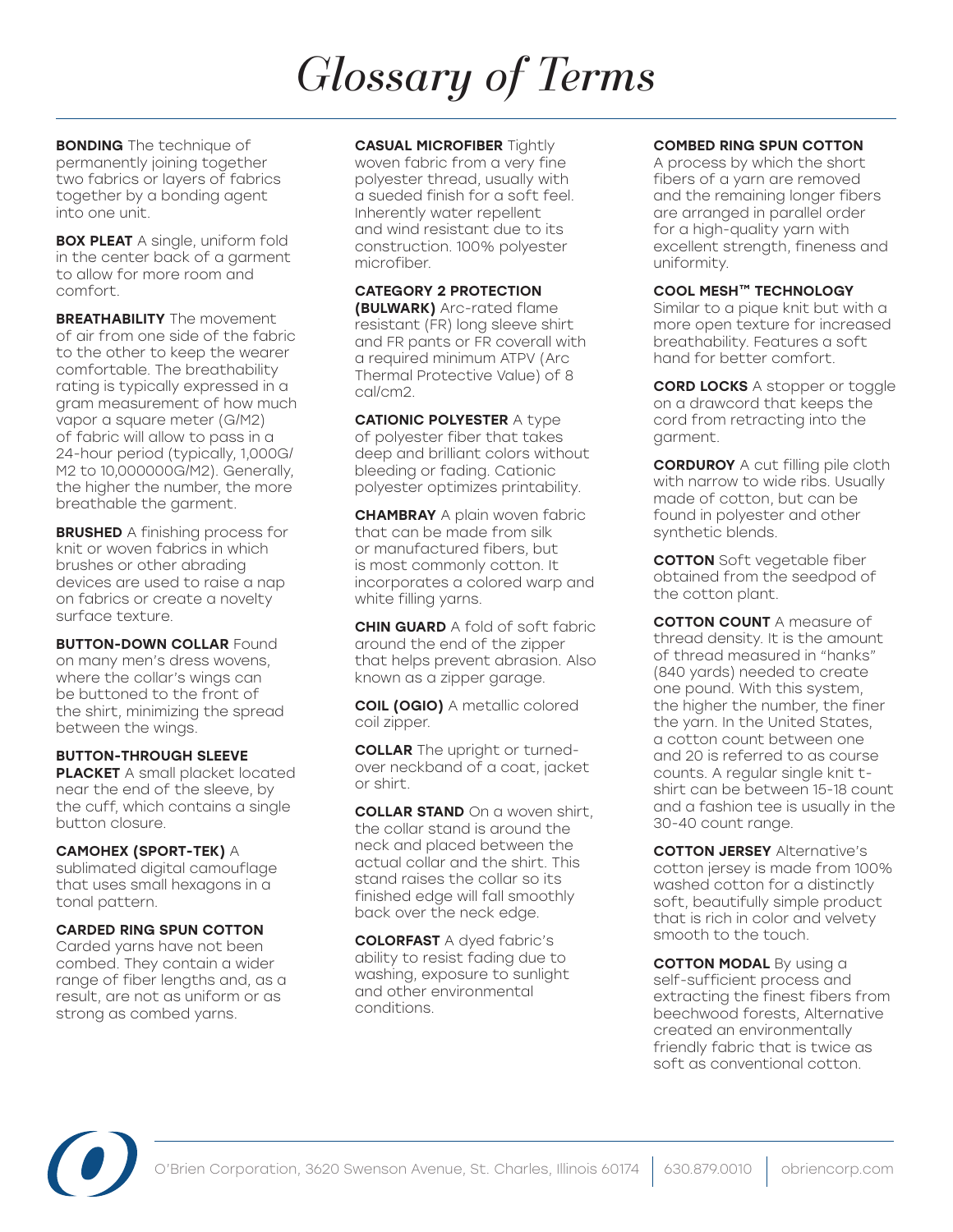COVERSEAMED A finish in which two needles are used to create parallel rows of visible stitching. It is used around the neck, armholes, waistband and wrists of garments to create a cleaner, more durable finish.

CUFF The part of the sleeve encircling the wrist. Also the turned-back hem of a trouser leg.

**DEBOSS** To depress below the surrounding fabric surface for decoration or lettering. Often confused with embossing which is to raise in relief from a surface.

**DENIER** A system of measuring the weight of a continuous filament fiber. The lower the number, the finer the fiber; the higher the number, the heavier the fiber.

**DISTRICT FIT** District has a slim fit that is close to the body. The styles have shorter sleeves and tighter and higher armholes than District Made.

**DISTRICT MADE FIT District Made** has a comfortable fit with a relaxed waist. The styles have a longer sleeve and relaxed and lower armholes than District.

**DOBBY** A decorative weave. usually geometric, that is woven into the fabric. Standard dobby fabrics are usually flat and relatively fine or sheer.

DOLMAN SLEEVE A sleeve tapered from a very large armhole to fit closely at the wrist. Usually cut in one piece with the body of the garment.

**DOUBLE KNIT** A circular knit fabric knitted via double stitch on a double needle frame to provide a double thickness.

#### DOUBLE-NEEDLE STITCHING A

circular knit fabric knitted via double stitch on a double needle frame to provide a double thickness.

**DOWN** The soft, fluffy under feathers of ducks and geese. Serves as an excellent outerwear thermal insulator.

DRI-FIT (NIKE GOLF) Fabric that helps keep the wearer comfortable and dry by moving perspiration from the skin, through the layers of fabric, to the outside layer for rapid evaporation across the outer surface area.

DRI-MESH® POLYESTER The double layer mesh construction releases heat and sweat, while maintaining breathability. 100% polyester double mesh.

**DROP NEEDLE A knit fabric** characterized by vertical lines within the cloth. Manufactured by dropping a needle from the knitting cylinder.

**DROP TAIL** A longer back than front for the purpose of keeping the shirt tucked in. Also referred to as Extended Tail.

DRY ZONE® TECHNOLOGY A double-layer polyester fabrication that wicks moisture away from the body.

**DUCK CLOTH** Tightly woven, plain-weave, bottom-weight fabric with a hard, durable finish that provides wind and snag resistance.

**DWR** Durable water repellent. A DWR treatment involves applying a coating to a jacket's outermost fibers to prevent precipitation from saturating the jacket's exterior.

**DYED-TO-MATCH A term which** characterizes buttons or trims that are the same color as the garment onto which they are sewn.

**ECO-JERSEY** This classic medium-weight jersey features a signature vintage-soft feel and is made from eco ingredients, including recycled polyester, organic cotton and rayon yarns.

ECO-FLEECE Alternative's iconic medium-weight Eco-Fleece is knit on machines calibrated to replicate a vintage-soft look and feel.

ECOSMART® (HANES) 50/50 cotton/poly blend tees and sweatshirts made with up to 5% recycled polyester from plastic bottles.

ENZYME WASHED A laundering process in which a catalytic substance is added to create a chemical change in the fabric resulting in a very soft finish, smoother appearing surface and reduced shrinkage.

EPAULET An ornamental fabric strip or loop sewn across the shoulder of a shirt, dress or coat.

ERGONOMIC Design elements incorporated into a garment to improve the design by enhancing the wearer's comfort, performance or health.

**ETCHED TONE BUTTONS A more** upscale horn tone button with an etched pattern.

EXCEL FR® COMFORTOUCH® (BULWARK) This practical 88/12 cotton/nylon blend provides long-lasting protection for nearly all work environments. Applications include ferrous metals, electrical utilities and the chemical, oil, gas and petrochemical industries. Every EXCEL FR ComforTouch garment is engineered to provide flame resistance for the life of the garment.

**EXTENDED TAIL** A longer back than front for the purpose of keeping the shirt tucked in. Also referred to as Drop Tail.

EXTREME HEATHER A soft, durable fabric made of a poly/ cotton blend. It has a nicely striated, heathered look.

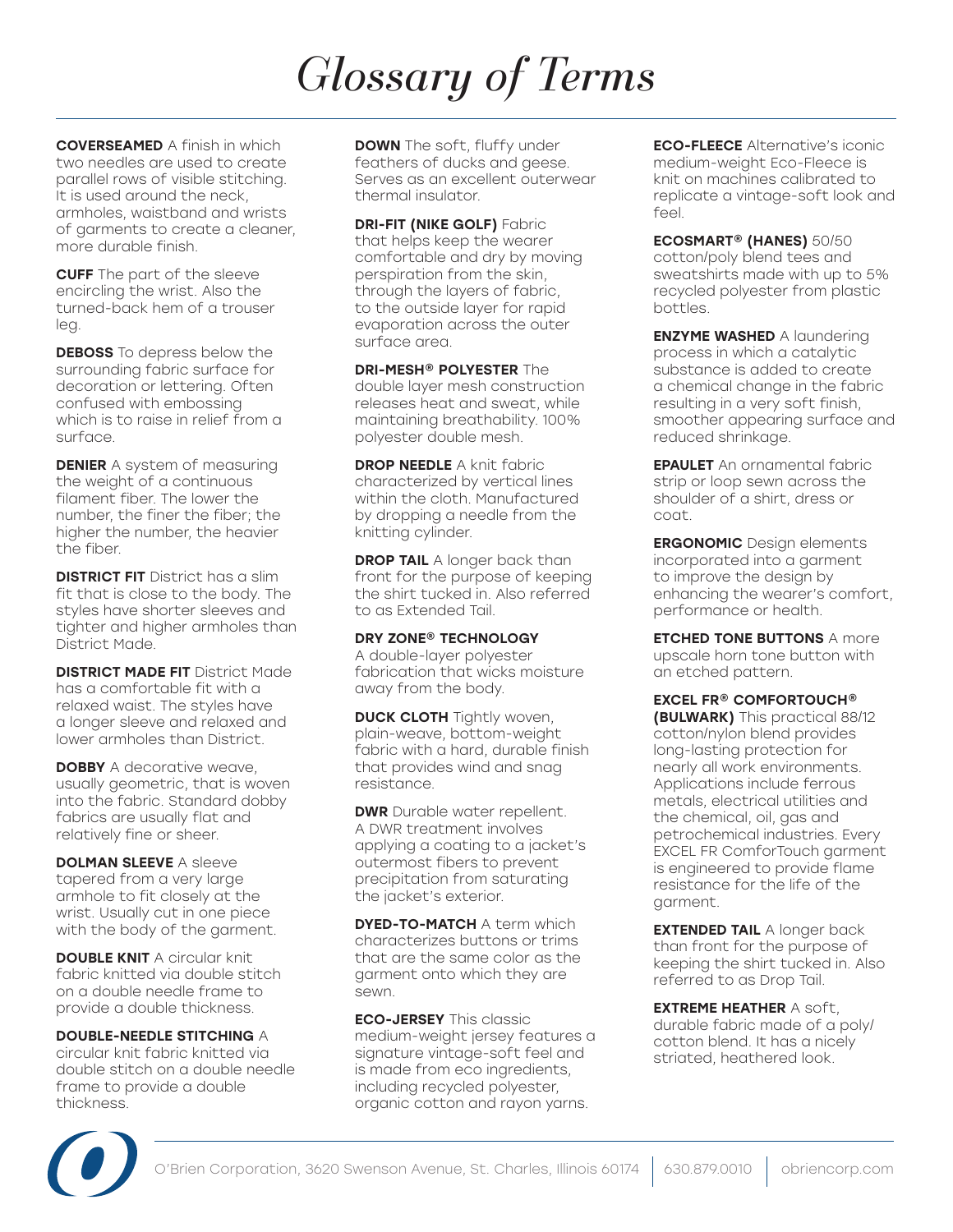EYELETS Small holes or perforations made in a series to allow for breathability. Finished with either stitching or brass grommets.

EZCOTTON™ PIQUE Made from the highest grade of longstaple cotton, this fabric has an innovative finish that provides a consistently softer hand, enhanced smoothness, color fastness, wrinkle resistance and shape retention. 100% cotton.

FILL POWER The measure of the loft or "fluffiness" of a down garment that is loosely related to the insulating value of the down. The higher the fill power, the more trapped air an ounce of the down can trap, and thus the more insulating ability an ounce of the down will have.

FLAME-RESISTANCE (FR) These fabrics and garments are intended to resist ignition, prevent the spread of flames away from the immediate area of high heat impingement and to self-extinguish almost immediately upon removal of an ignition source. FR clothing is NOT fireproof.

FLAT COLLAR/CUFFS A single ply fabric with a finished edge that is used for collars and cuffs on sport shirts and short sleeve garments. Also known as welt.

FLATLOCK STITCHING Made by bringing two raw fabric edges together and covering them with machine stitching. Often used in activewear.

FLEXFIT<sup>®</sup> Caps that feature a patented technology that weaves spandex into the sweatband and throughout the crown for a superbly comfortable fit.

FRENCH CUFF A shirt cuff that is folded back before fastening, creating a double-layered cuff.

#### FRENCH TERRY COTTON The knit

jersey version of terry cloth. It features loops of pile on one side and a smooth, brushed finish on the other for softness and a lived-in, vintage look.

**FULL CUT** Refers to a garment's fit as being generous and roomy.

**FULLY-FASHIONED A garment** that's knitted to fit the shape of the body.

**GARMENT DYED** A dyeing process that occurs after the garment is assembled.

GARMENT WASHED A wash process where softeners are added to finished garments to help the cotton fibers relax. The result is a fabric with a thicker appearance, reduced shrinkage and a softer hand.

GRAVEL 50/50 Tees made of 50/50 ring spun combed cotton/ polyester that are exceptionally soft and colorful.

**GROSGRAIN** A firm, closely woven fabric with narrow horizontal stripes. Commonly used for ribbons, neckties and trimmings.

**HAND** Quality or characteristic of fabrics perceived by sense of touch—softness, firmness or drapability.

**HERRINGBONE A chevron or** zig-zag pattern knit into fabric. Commonly used in golf shirts and twill shirts.

**HIGH-PROFILE** A term used for a cap or hat silhouette that is less fitted to the head with a high slope. Usually structured with buckram or other stiff fabric lining.

HONEYCOMB PIQUE KNIT A pique fabric with a waffle or cellular appearance.

HOOK AND LOOP A fastener closure system. The rough side is called the hook. Its softer mate is called loop. The hooks engage into the loop and provide the closure. Colloquially known as VELCRO®.

**HORN TONE BUTTONS Buttons** that appear to be manufactured from horn.

HOUNDSTOOTH A medium-sized broken check effect that is knit into the fabric.

IL50 (INDUSTRIAL LAUNDRY)

Signifies that a garment has been certified to withstand at least 50 industrial laundry washes.

INSULATED JACKET A jacket designed to hold body heat close and buffer surrounding cold air. Down, fleece and synthetic fibers are common insulators. Insulation levels help determine warmth ratings.

**INTERLOCK KNIT** A two-ply fabric knit simultaneously to form one thicker and heavier ply. It has more natural stretch than a jersey knit, a soft hand, and the same appearance and feel on both sides. Commonly used in knit shirts and turtlenecks.

IRIDESCENT BUTTONS Buttons with a lustrous, rainbow-like hue.

JACQUARD KNIT Often an intricate pattern knit directly into the fabric during the manufacturing process. Typically, two or more colors are used.

**JERSEY KNIT** The consistent interloping of yarns in the jersey stitch to produce a fabric with a smooth, flat face and a more textured, but uniform back.

KANGAROO POCKET Another name for a front pouch pocket in a sweatshirt or t-shirt. Called a split kangaroo pocket in a full-zip garment.

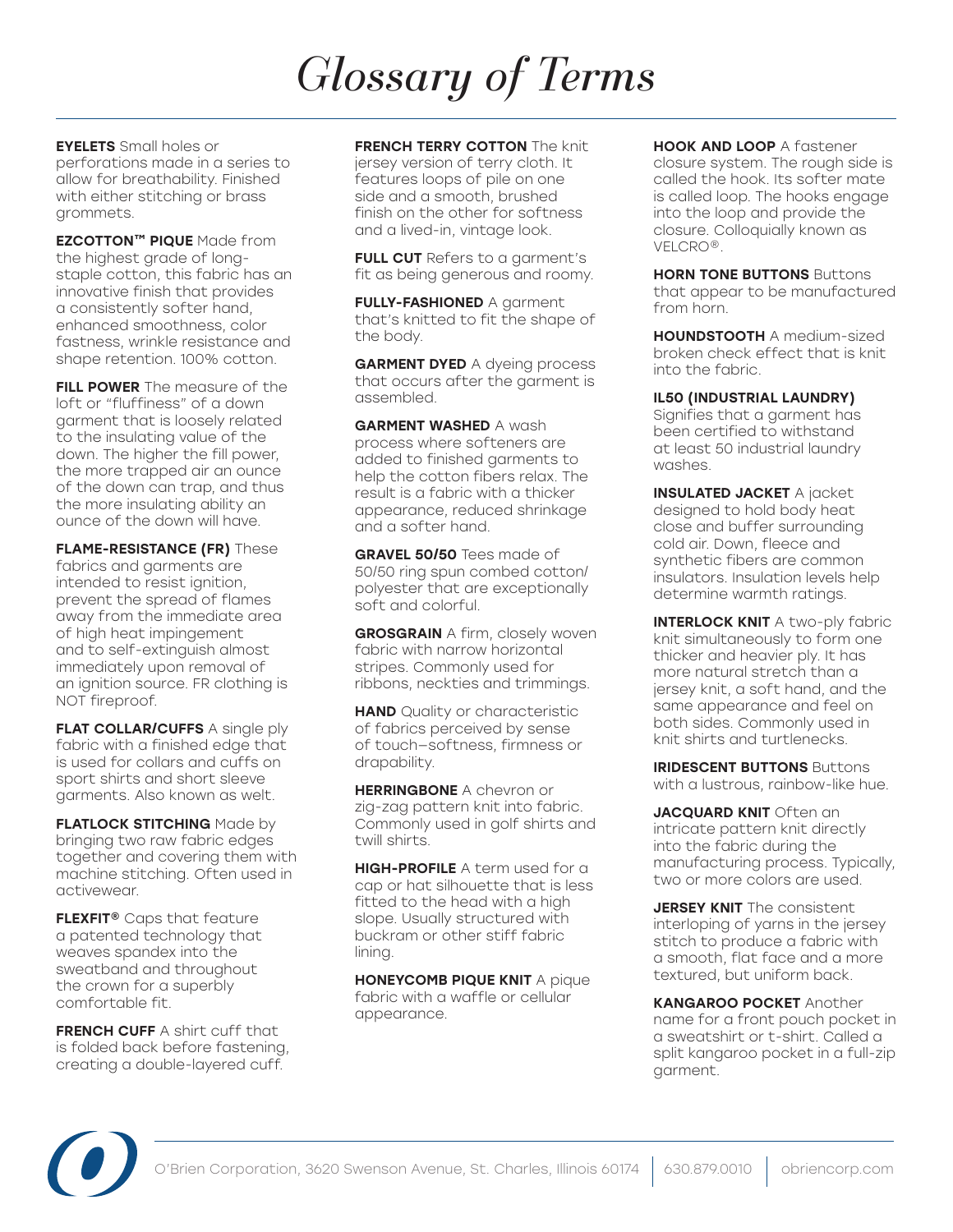**LINEN** A fabric made from linen fibers obtained from inside the woody stem of the flax plant. Linen fibers are much stronger and more lustrous than cotton. Linen fabrics are very cool and absorbent, but wrinkle easily, unless blended with manufactured fibers.

LOCKER LOOP A looped piece of fabric in the neck of a garment for the convenience of hanging the garment on a hook. Can also be located at the center of the back yoke on the inside or outside of a garment.

LOCKER PATCH A semi-oval panel sewn into the inside back portion of a garment, just under the collar seam to reinforce the garment and minimize stretching when hung on a hook. The patch also allows for the garment tag or label to be sewn below the neckline to help prevent irritation.

#### LOW IMPACT TECHNOLOGY™

(L.I.T.) Enhances the softness and performance of 100% polyester fleece in that the yarns are able to accept dye more readily which uses less water and energy than standard dyeing procedures.

LOW PROFILE A term used for a cap or hat silhouette that is more closely fitted to the head. Can be either structured or unstructured.

MARLED FLEECE (DISTRICT) A ring spun cotton/poly fleece. When cotton is marled, each colored ply of yarn is twisted together and then knitted to create one long, continuous piece of yarn. This gives marled fleece its twotoned, mottled appearance.

MATTE TASLAN A durable and water repellent nylon fabric, used mainly in outerwear garments. Same properties and hand as traditional Taslan, but with a dull, matte finish.

**MELAMINE** A highly resistant, exceptionally strong plastic laminate material sometimes used in buttons.

MELANGE A mix of different colors of yarns knit together to create a heathered effect.

MELANGE BURNOUT Melange Burnout (Alternative). Alternative's burnout fabric was the first in the industry, authentically weathered for a worn-in look and feel.

MERCERIZED The result of a process in which cotton yarn or fabric is immersed in a caustic soda solution and later neutralized with an acid bath. This process increases luster, strength and affinity for dyes.

MESH A type of fabric characterized by its net-like open appearance and the spaces between the yarns. Mesh is available in a variety of constructions, including wovens, knits, laces or crocheted fabrics.

MICROBURN® 75/25 poly/ring spun cotton tees that have a rare blend of shades for an unusually lightweight feel and a one-of-akind look.

**MICROFIBER** Tightly woven fabric from a very fine polyester thread, usually with a sueded finish for a soft feel. Inherently water repellent and wind resistant due to its construction.

**MICROFLEECE** Crafted from ultra-fine yarn, this lightweight, high-density fleece is brushed less than a regular fleece garment for softness and warmth without bulk.

**MID-LAYER** Worn over the base layer, this layer traps warm air, breathes and helps maintain body heat.

MID-PROFILE A term used for a cap or hat silhouette that is in between that of a High Profile and Low Profile. Most often structured with buckram.

MINI RIB Ultra soft 100% combed cotton tees and tanks that have an elevated, superfine rib for excellent shape retention and a flattering, trimmer fit.

MODAL BLEND A super soft fabric made of a blend of ring spun cotton/modal. Modal is soft, smooth and breathable with a texture similar to cotton or silk. It washes well and resists pilling, so the garment looks better, longer.

MODERN STRETCH COTTON A

breathable fabric made from a blend of cotton and spandex to provide a flattering stretch. 96% cotton. 4% spandex.

NAILHEAD A jacquard knitting pattern in which the jacquard forms a design similar to small nail heads.

NAP A fuzzy, fur-like feel created when fiber ends extend from the basic fabric structure to the fabric surface. The fabric can be napped on one or both sides.

NECKBAND A strip of fabric sewn around the inside of the neck in a woven shirt.

NON-IRON A term characterizing fabric that has been chemically treated to resist wrinkles, eliminating the need for ironing.

**NOTCH LAPEL** The most common lapel found on blazers. The "notch" is the opening where the bottom of the collar meets the top of the lapel at a 75–90 degree angle.

NUBLEND® FLEECE (JERZEES®) A

combined knitting and spinning process developed by JERZEES for the prevention of pilling.

NYLON A synthetic fiber with high strength and abrasion resistance, low absorbency and good elasticity.

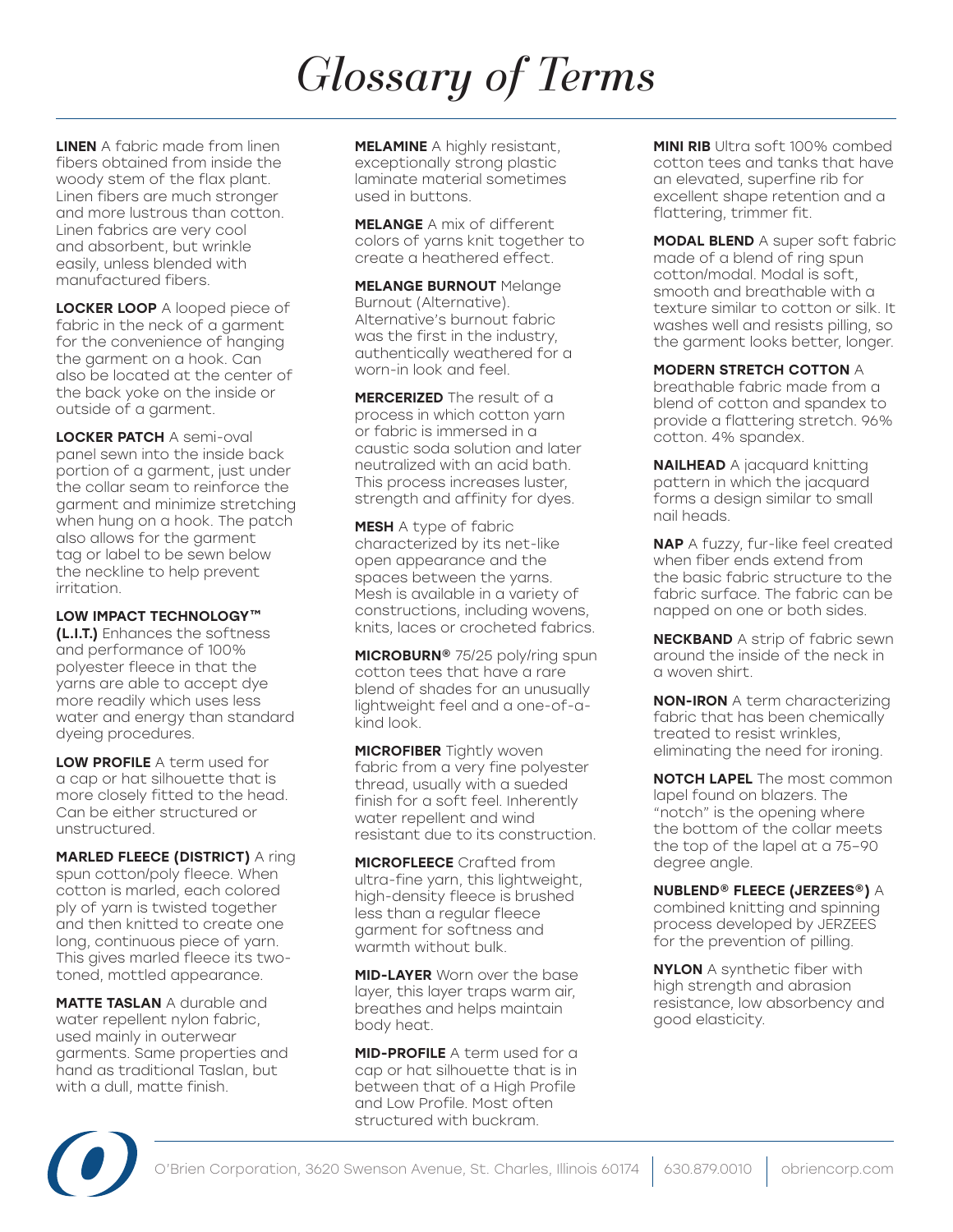**OPEN-END COTTON** Open end (OE) spinning is a technology to make yarns without a spindle. OE yarns have less twist but a more uniform, abrasion-resistant surface and are produced at much faster speeds than other spinning technologies. Fabrics made from OE yarns generally have a cleaner appearance, but are less soft than garments made with ring spun yarns.

**OTTOMAN** A tightly woven, horizontal raised rib textured knit.

**OUTER LAYER** Worn over the base and mid-layers, this layer resists water and wind and has comfortable stretch for mobility.

**OVERDYED** A process in which yarn-dyed fabrics or piece-dyed garments are put through an additional dye color to create unique colors.

**OXFORD** A fine, lightweight woven cotton or cotton blend fabric with a 2x1 basket weave variation. Typically used for dress shirts.

PATCH POCKET A pocket attached to the outside of a garment.

PEACHED A soft hand usually obtained by sanding the fabric lightly. Can be achieved with chemical or laundry abrasion.

PEAK LAPEL Traditionally the most formal of blazer lapels, it's defined by edges pointing upwards to the wearer's shoulders.

**PEARLIZED BUTTONS Buttons** that have a pearl-colored hue.

PERFECT BLEND<sup>®</sup> A 50/50 blend of ring spun combed cotton and poly which makes Perfect Blend tees as good or better than the finest purebred.

PERFECT TRI™ 50/25/25 poly/ring spun combed cotton/rayon. The undeniably perfect combination of exceptional softness and laidback style.

#### PERFECT WEIGHT® COTTON

This extra-fine gauge 32 singles 100% ring spun combed cotton yarn is known for its lightweight softness. It's then compacted to 4.3 ounces for long-term durability and shrink resistance. The result is garments that look and feel perfect wear after wear.

PEWTER BUTTONS Buttons that have a dull, metallic hue.

**PICOT** A series of small embroidered loops forming an ornamental edging on some ribbon and lace.

### PEWTER AND HORN TONE

**BUTTONS** Buttons that incorporate pewter and horn tone. Usually one encompasses the other.

PIECE DYED A dyeing process that occurs when the fabric is in yardage form after it has been knitted or woven, but before the garment is assembled.

PIGMENT-DYED A type of dye process used to create a distressed or washed look that results in soft, muted tones and a soft hand.

PILLING A tangled ball of fibers that appears on the surface of a fabric as a result of wear or continued friction or rubbing on the surface of the fabric. See Anti-Pill Finish.

### PIMACOOL™ TECHNOLOGY

A blend of Pima cotton and polyester create a soft fabric that offers performance moisture wicking and breathability. 55% Pima cotton. 45% polyester.

PIMA COTTON A term applied to extra-long staple cotton grown in the U.S., Peru, Israel and Australia. It can only be grown in select areas where the cotton is fully irrigated and benefits from a longer growing season for a softer, stronger cotton than standard cotton.

PIQUE KNIT A knitting method that creates a fine textured surface that appears similar to a waffle weave. Commonly used for polo shirts.

**PIT ZIPS** Zippers placed in the armpits of a jacket to be used for quick ventilation.

**PLACKET** The part of the shirt or jacket where the garment fastens or buttons together. Types of plackets include: reverse (generally a ladies styles in which the buttons are on the opposite side of a men's garment), open (in which there are no buttons or fasteners) and decorative (non-functioning).

PLEAT A flat usually narrow fold made in a piece of cloth by pressing or sewing two parts of the cloth together.

**PLY** Two or more yarns that have been twisted together.

POLYESTER A strong, durable synthetic fabric with high strength and excellent resiliency. Low moisture absorbency allows the fabric to dry quickly.

POLY-FILLED A warm polyester lining found in the body or sleeves of outerwear.

POLYPROPYLENE A very light, highly resistant, thermoplastic resin used to make coatings, packaging and fabrics.

POLYURETHANE COATING (PU

COATING) A finish commonly used in winter jackets, rainwear and windwear to offer high performance water resistance, while maintaining the garment's breathability.

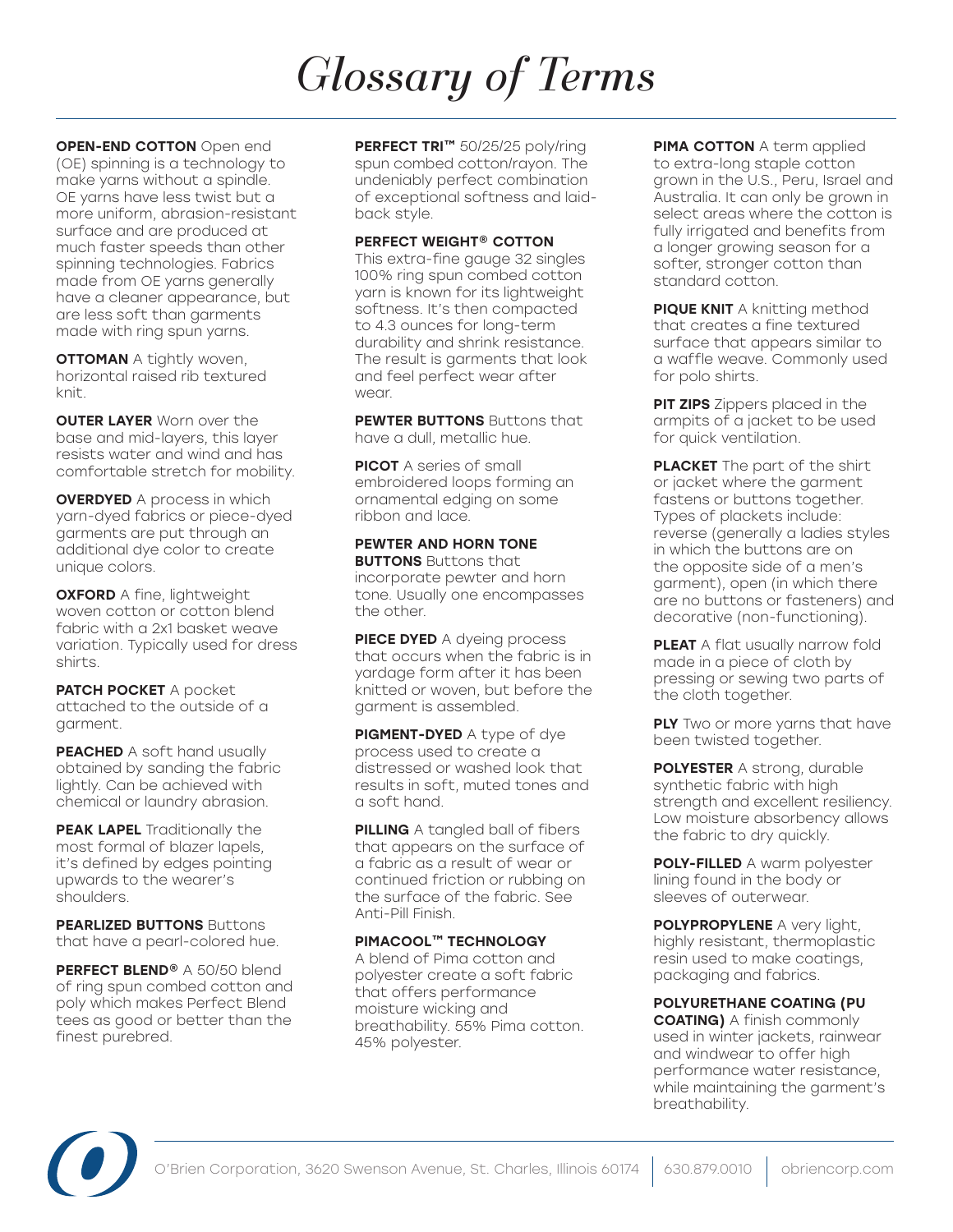PONTE KNIT Ponte knits have the forgiveness of a knit, but the versatility of a woven. They're very stable with a nominal amount of stretching capability.

**POPCORN PIQUE Alternating** rows of baby pique knit and a larger pique knit that resembles small circles knit closely together.

**POPLIN** A tightly woven, durable, medium-weight cotton or cotton blend made by using a rib variation of the plain weave which creates a slight ridge effect.

PORT POCKET™ ACCESS A zipper entry pocket that allows the garment to be hooped and embroidered without impacting the inside lining of the garment.

### POSICHARGE® ELECTRIC

**HEATHER** With a strong allover single-dye heather pattern, PosiCharge Electric Heather Fleece is the first high-performance fleece to incorporate Sport-Tek's popular bleed-resistant, color-locking PosiCharge technology.

POSICHARGE MESH<sup>®</sup> Watersoluble dye process that breaks apart, or ionizes, in the dyeing solution to give off a positively charged colored ion. The cationic ions dye the polyester fibers by linking with the acid groups on the fibers, locking in the color. This results in a better, bleed-resistant, colorfastness.

#### POSICHARGE® RACERMESH™

Ultra-fine 100% polyester flat back mesh that offers unparalleled breathability for superior cooling. PosiCharge technology locks in color and keeps logos crisp.

PRE-SHRUNK Fabrics or garments that have received a pre-shrinking treatment.

PRINCESS SEAMS Short, stitched folds that taper to a point, typically used to shape women's garments.

#### PRINT PRO® XP PROCESS

A fleece knitting process developed by Hanes that creates a tighter knit for a better printing surface.

**PVCA** Polyurethane coating that is added to make garments water resistant.

**QUILTING** A fabric construction in which a layer of down or fiberfill is placed between two layers of fabric, and then held in place by stitching or sealing in a consistent, all-over pattern.

**RAGLAN SLEEVES** An athletic cut sleeve set with a diagonal seam from the neck to the underarm. Offers more freedom of movement in comparison with set-in sleeves.

#### RAPID DRY™ TECHNOLOGY

Designed with a unique weave to wick away moisture from the body.

**RAYON** A manufactured fiber composed of regenerated cellulose, derived from wood pulp, cotton linters or other vegetable matter, with a soft hand. Frequently used for shirts and pants.

REVERSE COIL ZIPPER Unlike the basic coil zipper, a reverse coil zipper doesn't show its teeth from the front.

REVERSE PLACKET When the buttons on a placket are on the opposite side from a men's garment. Commonly done on women's styles.

**RIB KNIT** A textured knit that has the appearance of vertical lines. It is highly elastic and retains its shape. Commonly used for sleeve and neck bands.

**RING SPUN** Yarn made by continuously twisting and thinning a rope of cotton fibers. The twisting makes the short hairs of cotton stand out, resulting in a stronger yarn with a significantly softer hand.

RIP-STOP NYLON A lightweight, wind and water resistant plain weave fabric with large rib yarns that stop tears without adding excess weight. Often used in activewear.

RUCHING A French term which means to gather, ruffle or pleat the fabric.

RUNNING STITCH A stitch that is spaced equally, with the underside stitching being half the length of the external side.

R-TEK<sup>®</sup> FLEECE An exclusive lightweight microfleece with a soft, plush hand and an antipill finish to resist pilling. 100% polyester.

**SANDWASHED** A process in which the fabric is washed with very fine lava rocks or rubber/silicon balls, resulting in a softer fabric with a relaxed look and reduced shrinkage.

**SATIN JERSEY** This fabric has the drape and stretch of jersey plus a luxurious satin wash that sets it apart from other soft cotton and makes it noticeably smooth and sleek.

**SCOOP NECK** Characterized by a deep, rounded neckline that is significantly deeper than normal necklines. Typically found on women's shirts.

**SCULPTED HEM** A hem that is softly rounded for fashion detail and un-tucked wear.

**SEAM SEALING** The process of treating the stitch holes and seams of a garment to prevent leaking and to ensure full waterproof integrity.

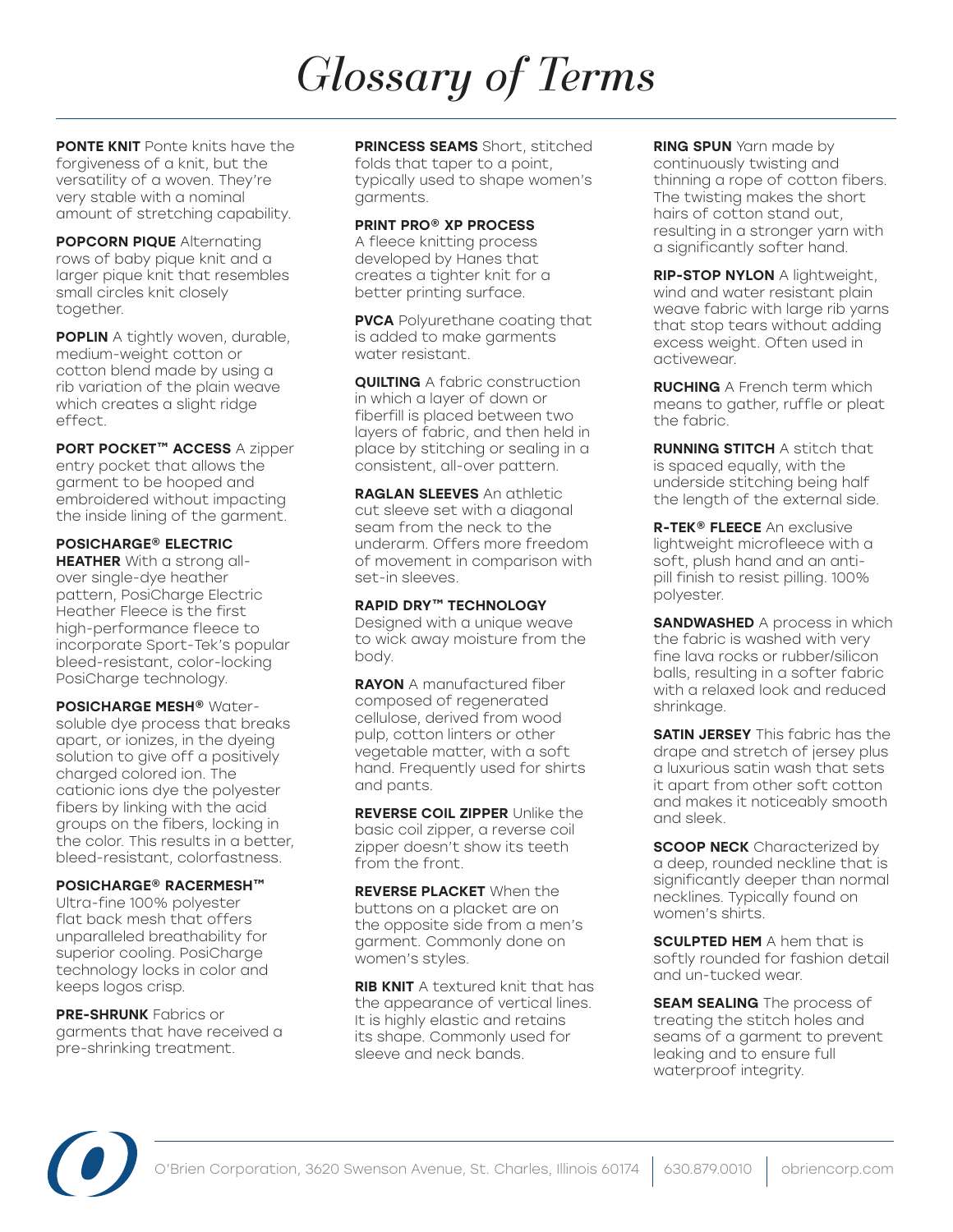SELF-FABRIC COLLAR A collar that is constructed from the same material as the body of the garment.

**SELF-FABRIC SWEATBAND Refers** to a panel of fabric at the front of a cap that is constructed from the same fabric as the crown of the cap.

**SERGE** An overcasting technique done on the cut edge of the fabric to prevent unraveling.

**SET-IN SLEEVES** Most common style of sleeve, which is sewn into the shoulder seam.

**SHERPA FLEECE A knit terry** fabric that has been brushed and washed to raise the fibers for a fluffy, plush feel. The thick terry loops stay soft and absorbent over time.

SIDE VENTS Slits found at the bottom of side seams, used for fashion detailing, as well as comfort and ease of movement.

**SILK** A natural filament fiber produced by the silkworm in the construction of its cocoon. The shimmering appearance for which silk is prized comes from the fiber's triangular, prismlike structure, which allows silk fabric to refract incoming light at different angles. Silk is recognized for its fine hand and fluid drape.

SILK TOUCH<sup>™</sup> Our silky soft 65/35 poly/cotton pique blend polo that is durable, wrinkle resistant and shrink resistant. (Not to be confused with silk wash which is a finish on 100% ring spun combed cotton tees for exceptional softness.)

SILK TOUCH™ PERFORMANCE Our high-performance 100% polyester double knit polo that resists snags, wicks moisture and locks in color thanks to PosiCharge® technology.

**SINGLES** A term used to indicate the diameter of a yarn. The smaller the number, the thicker the yarn.

**SLASH POCKETS** A pocket in a garment to which access is provided by a vertical or diagonal slit in the outside of the garment.

**SOFT SHELL** A fabrication that bonds an outer shell to a warm fleece or knit layer resulting in a breathable, flexible and comfortable jacket. All our soft shells have laminate for water resistance.

**SOFT SPUN COTTON Soft spun** is an open-end yarn with more twist and a softer exterior to the yarn. The process generally helps lower torque and improve hand feel of the finished fabric.

SOIL-RELEASE FINISH A fabric treatment that helps a garment release stains in the wash.

**SOIL RESISTANCE A fabric in** which spills and soil easily roll right off.

**SPANDEX** A manufactured elastometric fiber that can be repeatedly stretched over 500% without breaking and will still recover to its original length.

SPHERE DRY (NIKE GOLF) A patented fabric with a raised bumpy surface that lines the inside of the shirt, which not only creates an appealing athleticinspired texture, but also works like a funnel to draw perspiration from the inside out. The fabric's three-dimensional construction also creates air space around the body to reduce cling.

SPORT-WICK<sup>®</sup> FLEECE An antistatic fleece that provides moisture wicking by releasing moisture from the inner layers.

**STAIN RESISTANCE A fiber or** fabric property of resisting spots and stains. Commonly used for industrial or restaurant uniforms.

**STONEWASHED** A process in which the fabric or garment is heavily washed with lava rocks or rubber/silicon balls, resulting in a softer fabric with a distressed, weathered look and reduced shrinkage.

**STORM FLAP** A piece of fabric that covers and protects an opening, usually a zipper, on an item of clothing. It is designed to add another barrier on more vulnerable parts of the clothing to protect against wind and moisture.

**STRUCTURED** A headwear term referring to a buckram lining used to control the slope of the cap.

**SUBLIMATION** A type of printing that uses sublimation ink, heat and pressure to transfer an image onto polyester fabric.

**SUEDED** A process in which fabric goes through a brushing process to raise the nap and give the garment a soft hand.

#### SUPER HEAVYWEIGHT FLEECE

A 12-ounce cross-grain heavyweight fleece. 80% ring spun combed cotton. 20% polyester.

**SUPERPRO™** Hardworking woven shirts that easily resist soil and wrinkles while releasing stains.

SUPER SLUB<sup>™</sup> A unique thick-nthin slub yarn that mingles super style with super value.

TAPED SEAMS A strip of fabric sewn to the seam of a garment to prevent distortion. In outerwear, taped seams aid in waterproofing.

TASLAN A durable and water repellent nylon fabric with a slightly shiny surface, used mainly in outerwear garments.

**TEKLON** A rugged, stronger Taslan nylon that is water repellent.

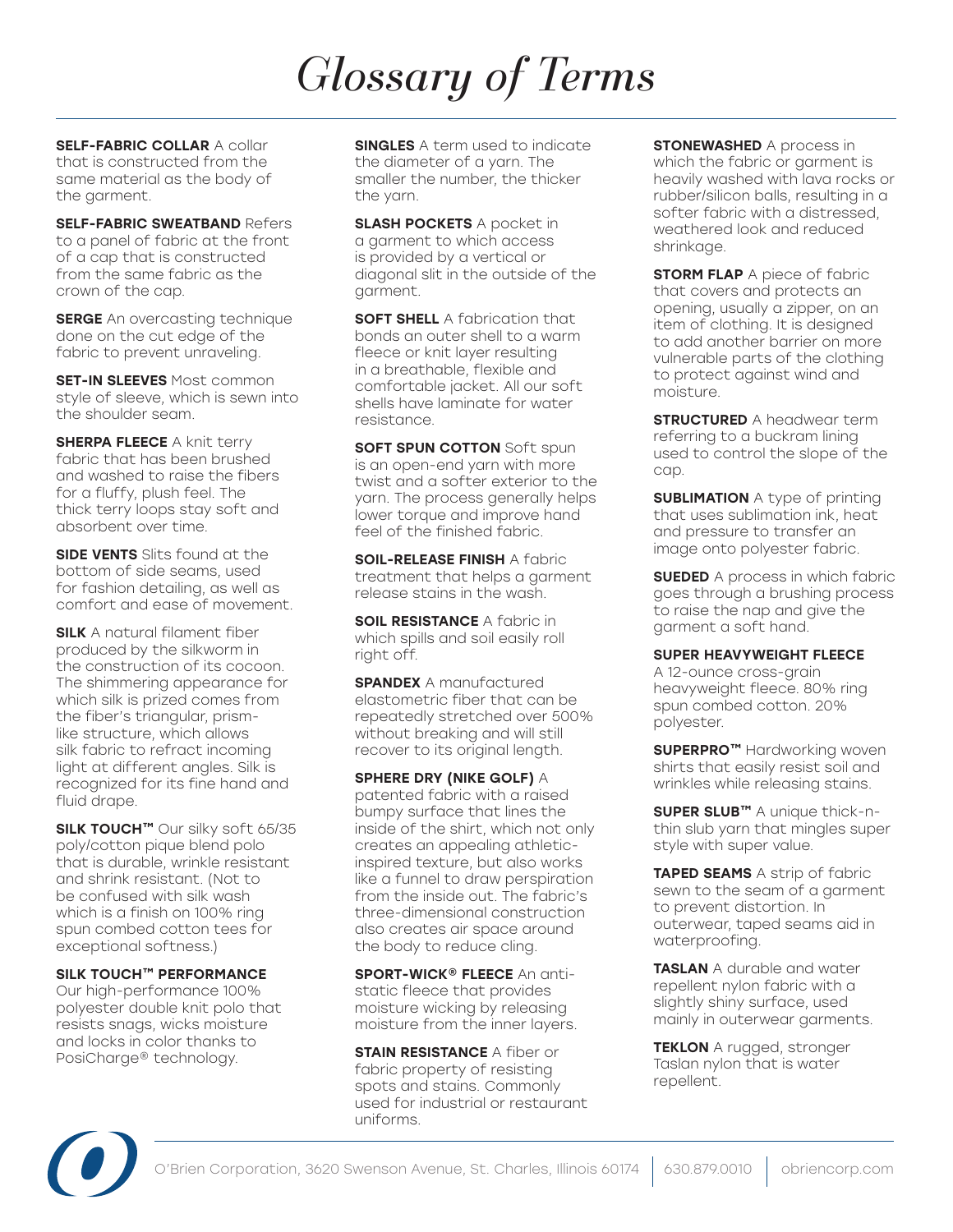TERRA-TEK™ NYLON Durable and water repellent with a matte finish.

**TERRY VELOUR** A pile weave cotton fabric with an uncut pile on one side and a cut pile on the reverse side. It has a soft, plush feel and is water absorbent. Commonly used for towels, robes and apparel.

TEXTURED FABRIC A blend of polyester, ring spun cotton and rayon that has a vintage look, but the distinctive texture makes it stand out.

**TIE-DYE** A method of producing patterns by tying parts of the fabric to shield it from the dye.

**TRI-BLEND** A unique, soft blend of poly, cotton and rayon that has heathered look.

**TRICOT** A knit fabric of various natural or synthetic fibers like wool, silk, nylon or polyester having fine vertical ribs on the face and horizontal ribs on the back.

TRICOT LINING A very lightweight nylon lining often used in shorts.

TRIPLE-NEEDLE STITCHED A finish commonly used on a sleeve or bottom hem that uses three needles to create parallel rows of visible stitching, giving the garment a cleaner, more finished look, as well as adding durability.

TUBULAR COLLAR A collar knit in a tube form, so it has no seams.

TUCK-IN TAILS A shirt constructed so the back hem is longer than the front. This aids in keeping the shirt tucked-in during normal activities.

TUCK STITCH Refers to the look of the knit where some stitches are actually under the other stitches. Gives the shirt a waffle weave texture and look.

TULIP HEM Two overlapping pieces of fabric at the hem of a garment which creates the look of a tulip petal.

**TWILL** A fabric characterized by micro diagonal ribs producing a soft, smooth finish. Commonly used for casual woven shirts.

**TWILL TAPE** Attached to the inside of the placket for a fashion effect.

**TWO-PLY** A yarn in which its thickness is made up of two layers or strands, adding durability and weight.

UNDERARM GROMMETS Small holes in the armpit area to allow breathability and air circulation.

UNSTRUCTURED A headwear term referring to a low profile cap with a naturally low sloping crown. No buckram has been added to the crown for structure.

UV-PROTECTIVE FABRIC A term used to refer to a fabric that resists the ability of ultraviolet rays to penetrate the fabric. Protects the fabric from fading and the wearer's skin from UV rays.

**V PATCH** A section of material in a V shape that is sewn onto a garment directly under the collar, providing support against stretching the neck opening. Also a style detail.

**VENTS** An opening in a garment which assists breathability and can aid in ease of decoration, allowing the garment to be hooped and embroidered with no visibility on the inside lining of the garment. Some vents are tacked down and are for fashion purposes only.

VINTAGE 50/50 Alternative's 50/50 fabrication feels unlike any you've ever worn before. Soft and loosely knit for a perfectly worn-in fit, it has a vintage-soft feel that gets better with every wear.

**VINTAGE WASH A specialty wash** that gives these 100% ring spun combed cotton tees lighterthan-air softness and extra comfort.

WAFFLE KNIT A square pattern knit into a garment.

WAFFLE WEAVE A square pattern woven into a garment.

WATERPROOF Keeps outside moisture from penetrating the fabric. The waterproof rating is typically expressed in milliliters (1,000mm to 10,000mm) based on water pressure tolerance over a 24-hour period. Generally, the higher the rating, the higher the waterproof protection.

WATER REPELLANT A fabric's ability to cause moisture to bead up and roll off a garment.

WATER RESISTANT Keeps the wearer dry in moderate wind and rain. Very breathable, allowing air to pass through while keeping moisture at bay. In extreme or extended conditions, waterproofing is a better solution.

WEATHERED TWILL A special dye process resulting in a softer fabric with a weathered appearance.

WELDED POCKETS The technique by which seams are affixed to one another without stitching.

WELT COLLAR/CUFFS A single ply fabric with a finished edge that is used for collars and cuffs on sport shirts and short sleeve garments. Also known as flat knit.

**WIND SHIRT** A typically water and wind resistant outerwear piece. Popular for golfers.

WIND RESISTANT The ability of a fabric to act against or oppose the penetration of wind or air, without being completely windproof.